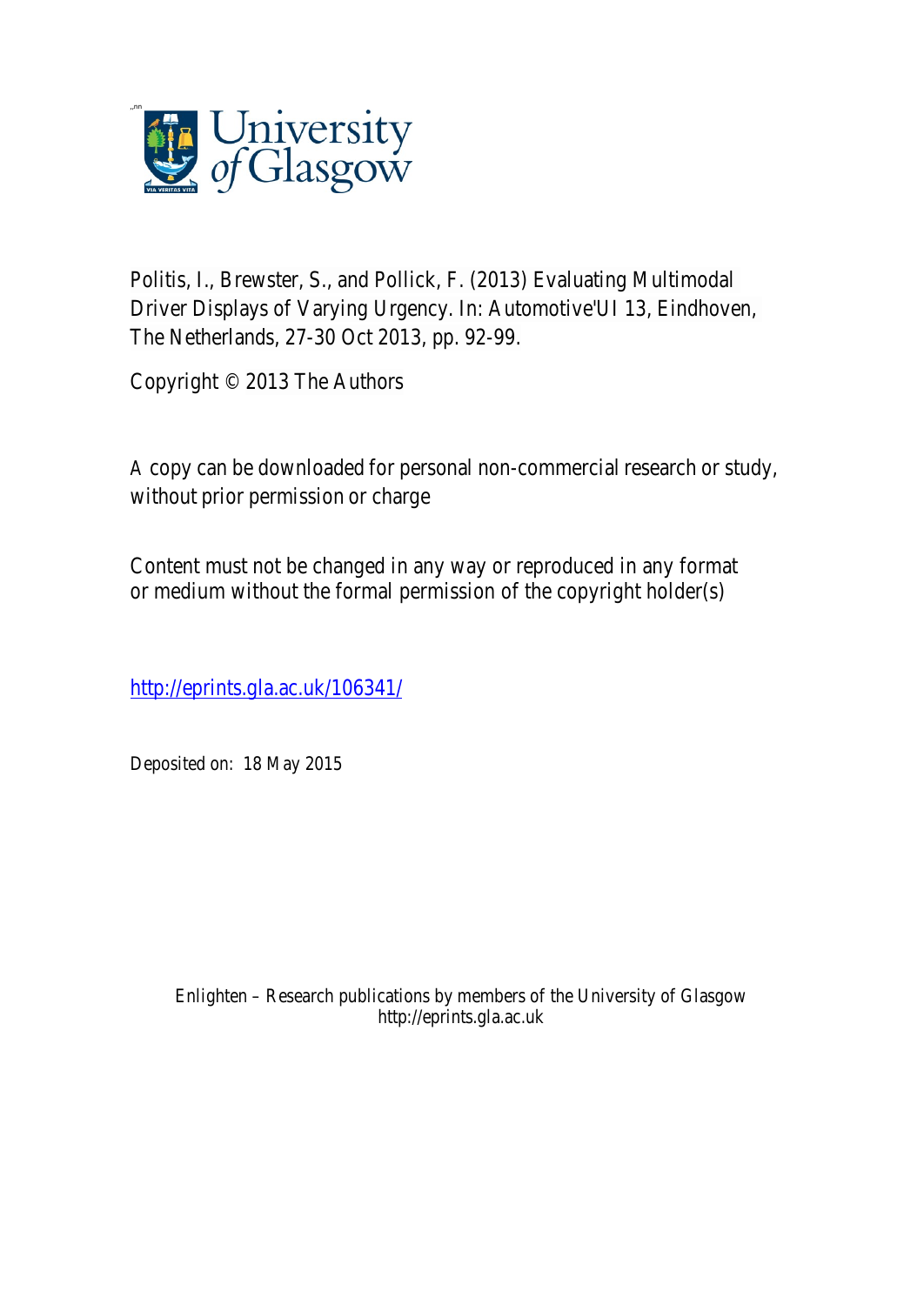# **Evaluating Multimodal Driver Displays of Varying Urgency**

Ioannis Politis Glasgow Interactive Systems Group School of Computing Science University of Glasgow Glasgow, G12 8QQ, UK Tel: +44 (0)141 330 3541 I.Politis.1@research.gla.ac.uk

Stephen Brewster Glasgow Interactive Systems Group School of Computing Science University of Glasgow Glasgow, G12 8QQ, UK Tel: +44 (0)141 330 4966 Stephen.Brewster@glasgow.ac.uk

Frank Pollick School of Psychology University of Glasgow 58 Hillhead Street Glasgow G12 8QB, UK Tel: +44 (0)141 330 3945 Frank.Pollick@glasgow.ac.uk

# **ABSTRACT**

Previous studies have evaluated Audio, Visual and Tactile warnings for drivers, highlighting the importance of conveying the appropriate level of urgency through the signals. However, these modalities have never been combined exhaustively with different urgency levels and tested while using a driving simulator. This paper describes two experiments investigating all multimodal combinations of such warnings along three different levels of designed urgency. The warnings were first evaluated in terms of perceived urgency and perceived annoyance in the context of a driving simulator. The results showed that the perceived urgency matched the designed urgency of the warnings. More urgent warnings were also rated as more annoying but the effect of annoyance was lower compared to urgency. The warnings were then tested for recognition time when presented during a simulated driving task. It was found that warnings of high urgency induced quicker and more accurate responses than warnings of medium and of low urgency. In both studies, the number of modalities used in warnings (one, two or three) affected both subjective and objective responses. More modalities led to higher ratings of urgency and annoyance, with annoyance having a lower effect compared to urgency. More modalities also led to quicker responses. These results provide implications for multimodal warning design and reveal how modalities and modality combinations can influence participant responses during a simulated driving task.

### **General Terms**

Design, Human Factors

# **Keywords**

Multimodal interaction; warnings; audio; visual; tactile; perceived urgency; perceived annoyance; recognition time; simulator

# **1. INTRODUCTION**

Multimodal displays are increasingly used to alert drivers about situations of varying importance. Numerous studies have investigated the effectiveness of different modalities as well as modality combinations in warnings. However, the candidate modalities have rarely been exhaustively combined with their urgency varied, to assess their subjective and objective responses.

Ho & Spence [8] investigated the use of car horn sounds and verbal cues as warning signals. It was found that participants' responses to a critical event were more rapid when the cues were coming from the direction of the event (front or back) and when

Permission to make digital or hard copies of all or part of this work for personal or classroom use is granted without fee provided that copies are not made or distributed for profit or commercial advantage and that copies bear this notice and the full citation on the first page. Copyrights for components of this work owned by others than ACM must be honored. Abstracting with credit is permitted. To copy otherwise, or republish, to post on servers or to redistribute to lists, requires prior specific permission and/or a fee. Request permissions from Permissions@acm.org.

*AutomotiveUI '13*, October 28 - 30 2013, Eindhoven, Netherlands Copyright 2013 ACM 978-1-4503-2478-6/13/10…\$15.00. http://dx.doi.org/10.1145/2516540.2516543

their attention was directed to the appropriate direction through a verbal cue. Ho, Tan & Spence [10] studied a set of spatially predictive vibrotactile cues (indicating the correct direction of the threat in 80% of the cases), as well as non-predictive ones (indicating the correct direction of the threat in 50% of the cases). They found that both spatially predictive and non-predictive cues presented from the same direction as the approaching threat (front or back) can decrease drivers' reaction times during a simulated driving task, compared to cues presented from the opposite direction. Ho, Reed & Spence [9] found that audio-tactile presentation (vibration on the torso and car horn) of front to rear-end collision warnings can lead to faster reactions in a simulated driving task compared to the unimodal presentation of the warnings.

Utilizing audio, tactile and visual modalities for alerting drivers, Scott  $& Gray [23]$  found that tactile warnings on the abdomen, simulating seat belt warnings, can induce shorter reaction times during a critical driving situation compared to audio and visual warnings on the dashboard. Kern *et al.* [15] concluded that vibration on the steering wheel can lead to increased performance and user acceptance in a navigational task, when accompanied with multimodal information presentation including speech or visuals. Huang *et al.* [13] provide another example of using multiple modalities in isolation to alert drivers during a simulated driving task. They report that sound as well as tactile warnings on the steering wheel resulted to lower response times compared to visual warnings on the mirror, when alerting the drivers of a car potentially approaching from behind during overtaking. Murata, Kanbayashi & Hayami [20] presented a study using combinations of audio, tactile and visual modalities to alert drivers of an approaching hazard. The three modalities in isolation, as well as the combinations of audio  $+$  tactile, audio  $+$  visual and visual  $+$  tactile modalities were used in this study. All three modalities in combination were not used. It was found that tactile and audio + tactile warnings introduced shorter reaction times to hazards.

In the aforementioned studies, the signals were designed to convey a single level of urgency, usually related to several types of impending collisions. However, in a real driving situation, alerts may not always refer to situations that are equally urgent. Earlier work by Mollenhauer *et al.* [19] studied the use of visual and auditory displays to signify road signs during a simulated driving task. It was found that auditory presentation resulted in better recall of the signs but lower performance and increased ratings of perceived distraction and annoyance. When presenting only half the signals, sign recall and driving performance improved.

Kaufmann *et al.* [14] provided a set of guidelines regarding the use of the audio, tactile and visual modalities for three priority levels. These levels were defined as high priority, requiring immediate action, medium priority, with no immediate action necessary and low priority, with no immediate relevance to the driving task. It was suggested that audio and tactile modalities are suitable for high priority messages, visual and tactile for medium and au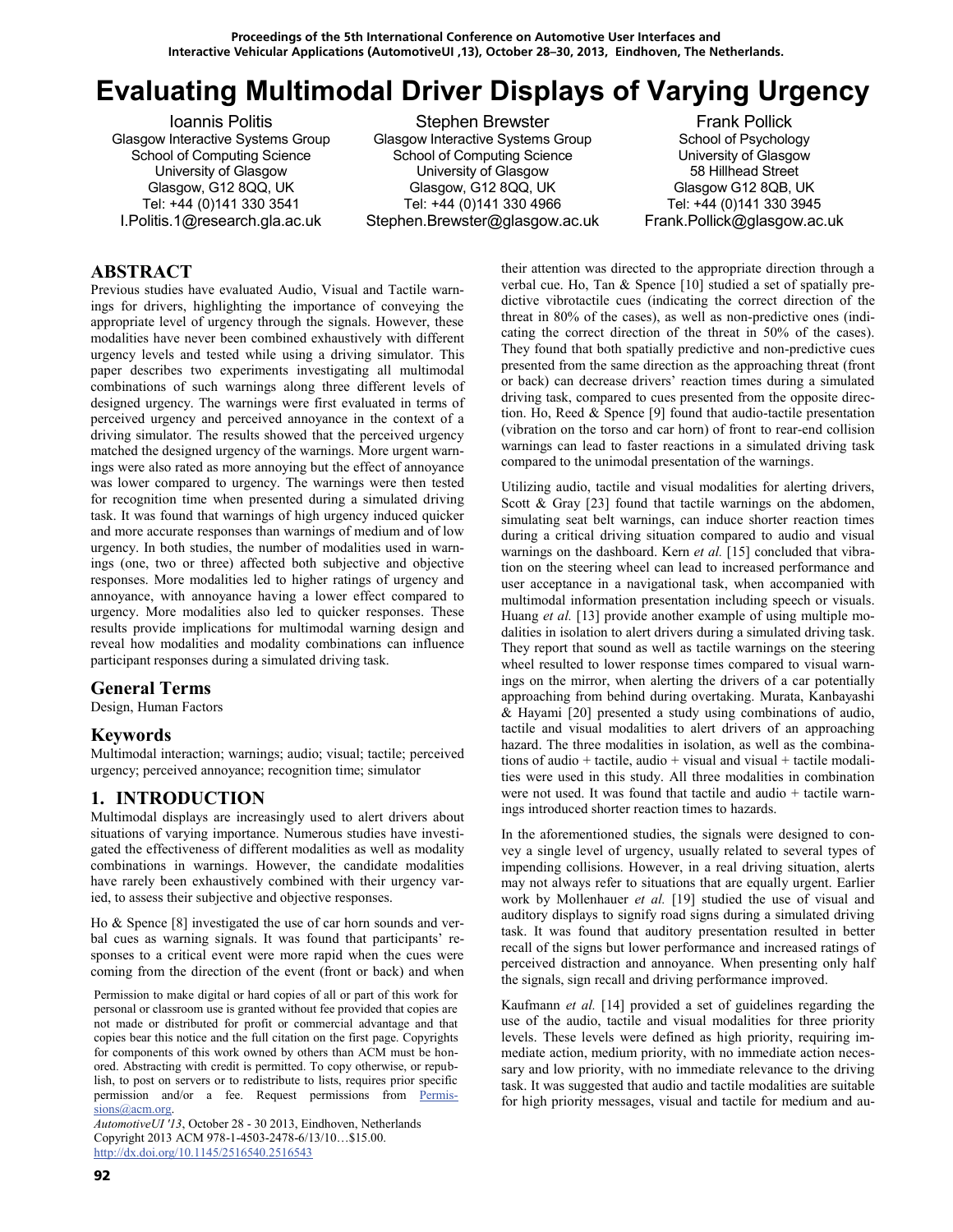dio and visual for low priority ones. These suggestions were based on measures of driving performance of participants. Sullivan & Buonarosa [24] tested three suites of sound warnings, namely semantic (natural sounds, semantically associated with the events they signified), less-urgent-semantic (same as semantic, but modified for attributes such as pitch, pulse rate and duration) and abstract. It was found that semantic warnings induced the fastest reaction time and highest recognition rate. However, there was a possible limitation of less-urgent-semantic sounds, namely that editing natural sounds, may limit their association to the events.

Cao *et al.* [4] investigated audio and tactile cues designed to convey four urgency levels. Number of pulses and interpulse interval were manipulated to signify urgency. In addition, pitch was manipulated for the audio cues and intensity for the tactile ones. The main task was a visual tracking one and there were different levels of auditory distractions applied. There was no driving task simulated. Participants were asked to identify the urgency level of the cues and a general trend of higher priority – faster response was found, indicating that participants perceived the designed urgency of the cues. It was also found that vibration cues were identified more accurately, but sound cues more quickly. Sound cues were also reported as easier to distinguish than vibrations.

In terms of warning design several studies investigated how different signal parameters influence perception. Edworthy, Loxley & Dennis [6] demonstrated how parameters like higher fundamental frequency, higher speed and larger pitch range can increase the perceived urgency ratings of auditory warnings. Later, Edworthy *et al.* [5] observed significantly lower response times for warnings designed to be of a high urgency level, compared to those of medium and low urgency levels. Marshall, Lee & Austria [17] reported how parameters like higher pulse duration and lower interpulse interval can increase the ratings of urgency and annoyance of audio alerts. In their study, different sound cues were investigated in three contexts of varying urgency, namely impending collision, navigation and email messages. The results also indicated that perceived urgency was a more decisive factor for the ratings of appropriateness in high urgency situations, while perceived annoyance in low urgency situations.

In line with the above results, Gonzalez *et al.* [7] found that fundamental frequency, pulse rate and intensity of warning sounds, all positively influenced the ratings of urgency and annoyance. However, pulse rate was suggested as the most suitable in a context of conveying events of varying urgency, since it did not elicit as high ratings in annoyance compared to the ratings of urgency. A similar effect for the tactile modality was reported by Pratt *et al.* [21], where pulse rate was found to positively influence the ratings of perceived urgency, while having less impact on the ratings of perceived annoyance. Saket *et al.* [22] investigated the perceived urgency of vibrations on a mobile phone and found that shorter interpulse interval and pulse duration contributed to higher ratings of urgency. They also found that four different levels of urgency were clearly recognised by participants. Investigating the audio, tactile and visual modalities, Baldwin *et al.* [1] and Lewis & Baldwin [16] initiated the construction of a crossmodal urgency scale. Pulse rate (or flash rate for visuals) was found to be an effective measure of varying urgency across the three modalities. Moreover, sound intensity and frequency were found to be effective for audio signals, while word choice and colours for visual ones. It was found that for the auditory modality, an increase in perceived urgency created a higher increase in perceived annoyance, which was not the case for the tactile and visual modalities. Baldwin *et al.* [1] note that there is limited information regarding

the impact of presenting warnings using multiple modalities to drivers and evaluating them in terms of urgency and annoyance, a factor we address in our studies.

In summary, although there have been several studies investigating the performance and perception of audio, visual or tactile warnings in the driving context, these have not been evaluated in all their multimodal combinations. Additionally, guidelines for designing messages of different urgency have not been applied multimodally in a driving simulator, so as to test their subjective and objective responses. Previous studies into the recognition of different levels of urgency of warnings have not used simulated driving as the main task. This indicates the relevance of investigating how all combinations of auditory, visual and tactile modalities will influence the ratings of urgency and annoyance in a simulated driving task. Moreover, response times for the recognition of the different signals will extend the available results for audio and investigate how they apply multimodally. Therefore, a set of warnings of varying urgency utilizing all aforementioned modalities was designed and tested in the context of a driving simulator in terms of perceived urgency, annoyance, and recognition times.

# **2. WARNING DESIGN**

In line with [17], three levels of urgency were designed to signify situations of different importance. Level 1 signified situations of high urgency, such as an impending collision, Level 2 of medium urgency, such as low fuel and Level 3 of low urgency, such as an incoming message. Audio, visual and tactile modalities, as well as all of their combinations were used for the warnings (Audio (A), Visual (V), Tactile (T), Audio + Visual (AV), Audio + Tactile (AT), Tactile + Visual (TV), Audio + Tactile + Visual (ATV)). This resulted in 21 different warning signals, 7 signals with the above modalities  $\times$  3 levels of designed urgency.

The warnings consisted of pure tones, colours or vibrations, delivered as pulses to the participants, with a varying pulse rate depending on the level of urgency. Using such simple parameters allowed us to make the warnings as similar as possible across the modalities. In line with [1, 16], pulse rate was varied to signify escalating urgency across all modalities. Warnings of the same level had common characteristics of pulse rate regardless of modality. There were 8 pulses with 0.1 *sec* single pulse duration and 0.1 *sec* interpulse interval for Level 1, 5 pulses with 0.17 *sec* single pulse duration and 0.17 *sec* interpulse interval for Level 2 and 2 pulses with 0.5 *sec* single pulse duration and 0.5 *sec* interpulse interval for Level 3. All warnings lasted 1.5 *sec* each.

For auditory warnings, base frequency was also varied, in line with [1, 6, 16, 17] (1000 *Hz* for Level 1, 700 *Hz* for Level 2 and 400 *Hz* for Level 3). For visual warnings colour was also varied, in line with [1] (Red for Level 1, Orange for Level 2 and Yellow for Level  $3<sup>1</sup>$ ). A C2 Tactor from Engineering Acoustics<sup>2</sup> was used for the tactile stimuli, as is common in studies investigating tactile feedback, e.g. [11, 12]. The frequency of the tactile stimuli was kept constant at 250 *Hz*, which is the nominal center frequency of the C2 and the frequency at which the skin is most sensitive. Multimodal signals consisted of simultaneous delivery of unimodal ones to achieve a synchronous effect of sound, vibration, visuals or any of their combinations. Stimulus intensity was not varied in any of the modalities, to avoid causing discomfort to the partici-

1

<sup>&</sup>lt;sup>1</sup> Red was *RGB*(255,0,0), Orange was *RGB*(255,127,0) and Yellow was *RGB*(255,255,0).

<sup>2</sup> http://www.atactech.com/PR\_tactors.html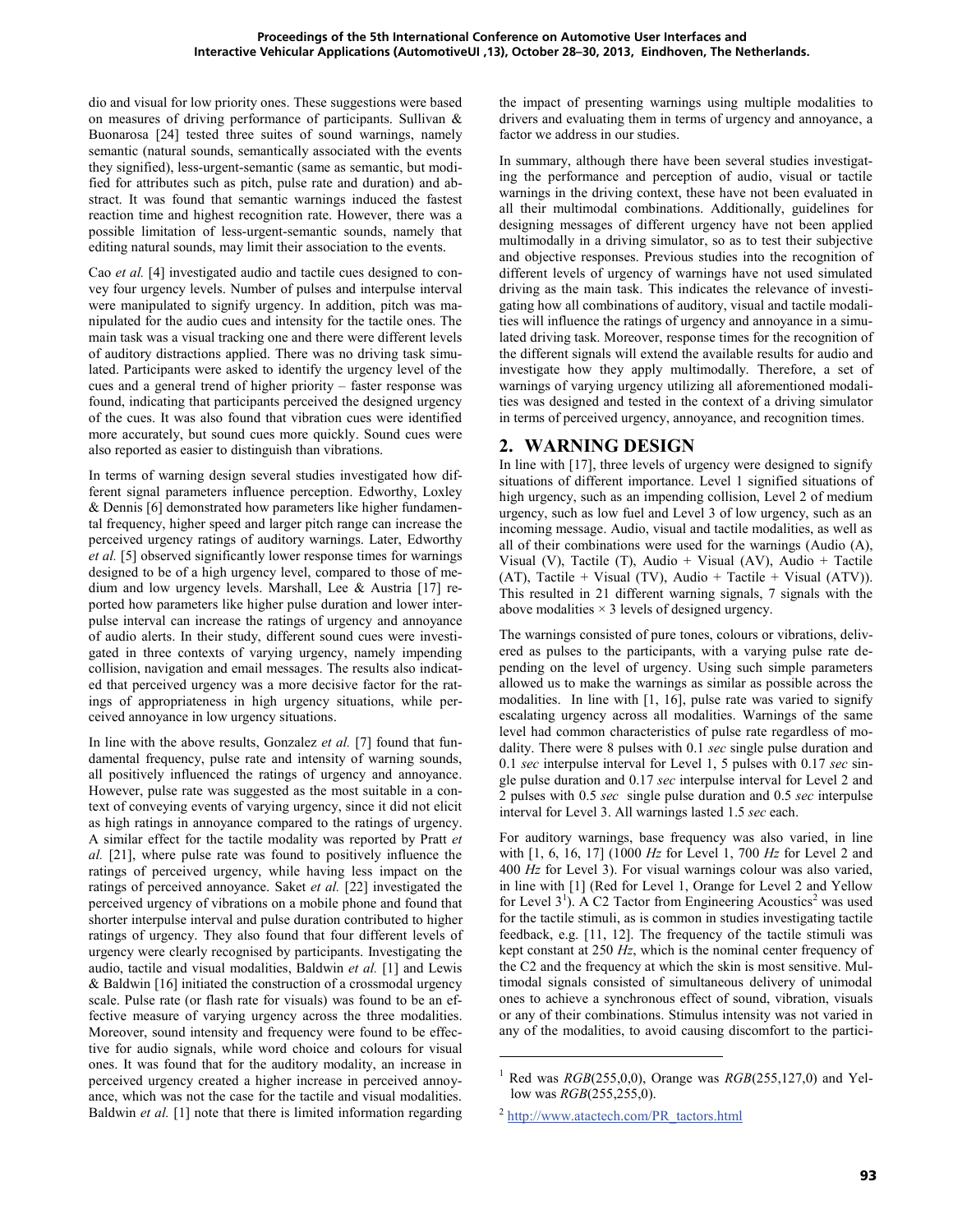pants, as suggested in studies of both Earcons and Tactons [2, 7, 11, 12].

To evaluate the warnings created, two experiments were designed. The goal of the first was to acquire participants' subjective ratings of perceived urgency and annoyance when exposed to the warnings, without being given any information about their designed urgency level. In the second, participants would attempt to identify the level of urgency of the same set of warnings with performance measured in terms of recognition time and accuracy.

# **3. EXPERIMENT 1**

The first experiment investigated the subjective responses in terms of perceived urgency and perceived annoyance. In line with [17], it was hypothesized that the different levels of urgency designed in the warnings would influence the ratings of urgency and annoyance by the participants. Also, ratings of urgency and annoyance would differ depending on the modalities used. Moreover, in order to investigate the robustness of the warnings across different contexts, all responses were acquired both in the presence and in the absence of a driving simulator. The expectation was that if the participants became immersed in the context of a driving simulator, this would influence their ratings.

# **3.1 Design**

A 7×3×2 within subjects design was followed for this experiment, with Modality, Designed Urgency and Context as the independent variables and Perceived Urgency and Perceived Annoyance as the dependent variables. Modality had 7 levels: A, T, V, AT, AV, TV, ATV. Designed Urgency had 3 levels: Level 1 (High Urgency), Level 2 (Medium Urgency) and Level 3 (Low Urgency). Context had 2 levels: Driving Simulator and No Driving Simulator.

# **3.2 Participants**

Twenty participants (6 female) aged between 19 and 32 years old  $(M = 22.4, SD = 4.3)$  took part in this experiment. They all held a valid driving license and had between 1 and 13 years of driving experience ( $M = 3.45$ ,  $SD = 3.31$ ). They were either undergraduate or postgraduate University students. All participants reported either normal or corrected to normal vision and no injuries around the abdominal area, where vibrations were delivered. One participant reported moderately reduced hearing from one ear, which however did not hinder everyday activities. Therefore, data of this participant were retained.

# **3.3 Equipment**

The experiment took place in a dedicated University room, where the participants sat on a padded chair in front of a desk with a 27 inch computer screen (Dell 2709W). The computer was running driving simulator software, depicting a three lane road in a rural area and a front car maintaining a steady speed. The simulator has been previously used in many research studies, for example [3]. As in [3], safety cones were placed on either side of the central lane, to reinforce lane keeping. Sound was delivered through a set of headphones (Sennheiser HD 25-1). Vibration was delivered through a C2 Tactor from Engineering Acoustics, attached on an adjustable waist belt. The belt was placed by the participants in the middle of the abdominal area, to simulate a vibrating seat belt, similar to [23]. Visuals were delivered through coloured circles that flashed in the top center of the screen, sized 400×400 pixels (12×12 *cm*). The circles did not obstruct the front car and were designed to simulate the feedback of a Head-Up Display (HUD). Participants used a mouse to submit their ratings. Figure 1.a depicts the setup of Experiment 1 and 1.c the waist belt and Tactor.



**Figure 1. The setup of Experiments 1 (a) and 2 (b), the waist belt with the Tactor (c) and the steering wheel used in Experiment 2, with the response buttons highlighted (d).** 

# **3.4 Procedure**

1

Participants were welcomed and provided an introduction to the experiment. In order to cover any noise from the Tactor, car sound was heard through the headphones throughout the experiment. The car sound was an extract from a recording of a vehicle idling, retrieved from the Internet<sup>3</sup>.

Before beginning the ratings, all 21 signals were played once to the participants, always in the following order: A  $\rightarrow$  V  $\rightarrow$  T  $\rightarrow$  $AV \rightarrow AT \rightarrow TV \rightarrow ATV$  for Level 1, then the same order for Level 2 and then for Level 3. If needed, sound and vibration were adjusted so as to achieve comfortable levels. No information about the levels of designed urgency was given to the participants. Next, the warning signals were played to the participants in a random order and with a random interval of any integral value between (and including) 8 – 20 *sec*, similarly to [8, 9, 10]. Each stimulus was played 3 times. This resulted in a total of 63 stimuli played to the participants. After each stimulus was played, participants were asked to rate the perceived urgency and annoyance of the stimulus on a scale of 0 to 100, in line with [17] (0 for lowest, 100 for highest). This was done by manipulating the value of a slider in a window that appeared on the screen, after each stimulus had finished playing.

The above procedure was repeated in two Contexts. In the first context, participants rated the stimuli in front of a blank computer screen and in the second context they were looking at the driving simulator with a car that was accelerating and then maintaining a speed of about 60 *mph.* We chose not to let participants control the vehicle in this case because pilot tests showed that it was not practical to manipulate the steering wheel and then switch to the mouse rating for this many repetitions. However, they were asked to imagine they were driving the car on the simulator. The above contexts were balanced across participants.

After rating the stimuli both in front of the simulator and in front of a blank screen, the experiment was concluded and participants

<sup>&</sup>lt;sup>3</sup>http://soundfxcenter.com/transport/car/020ff2\_Compact\_Car\_Idl e\_Sound\_Effect.mp3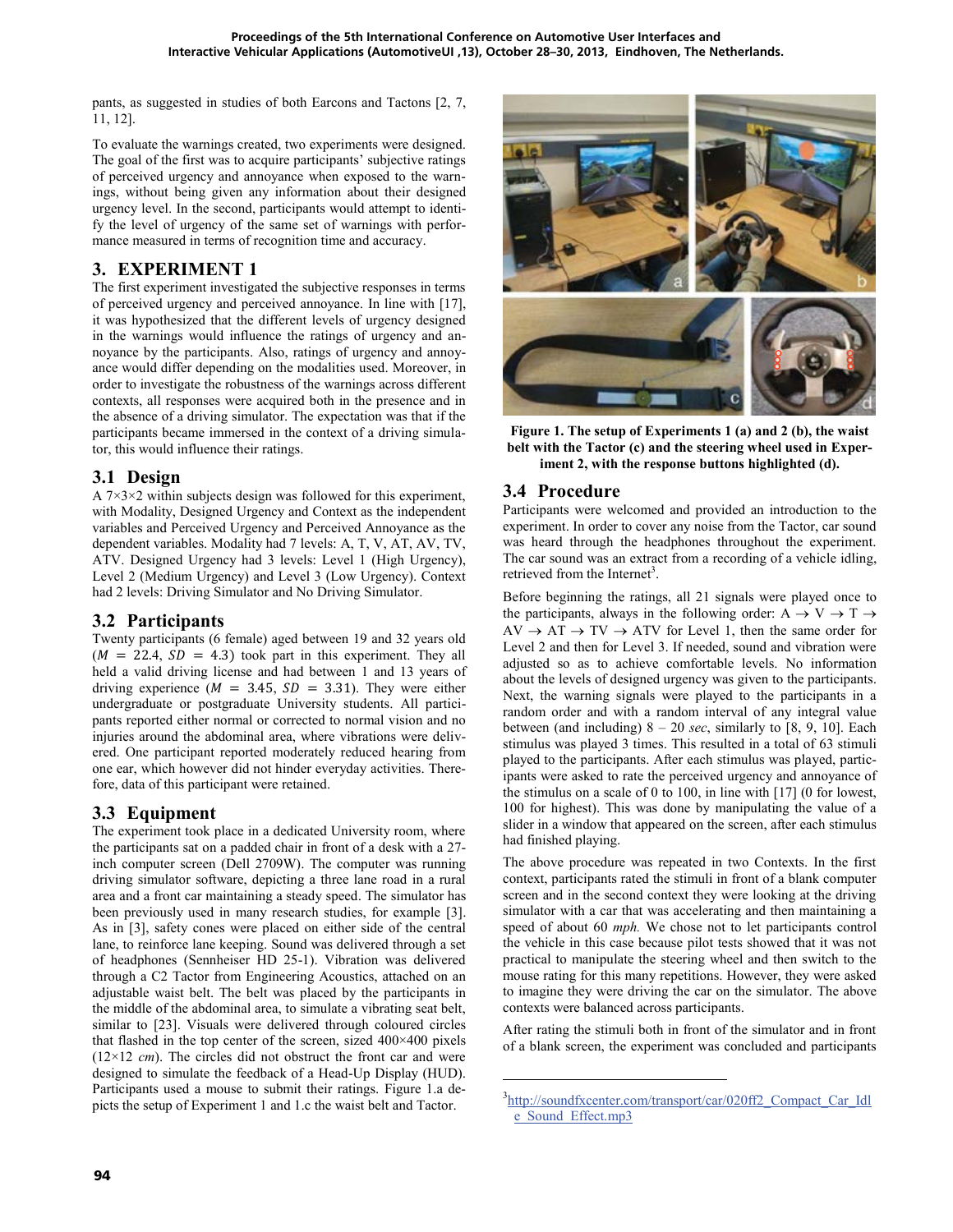were debriefed about the purpose of the study. The experiment lasted about 45 minutes in total and participants received £6.

### **3.5 Results**

#### *3.5.1 Perceived Urgency*

Data for perceived urgency were analysed using a three-way repeated measures ANOVA, with Context, Modality and Level as factors. Mauchly's test showed that the assumption of sphericity had been violated for Modality and Level, therefore Degrees of Freedom were corrected with Greenhouse–Geisser sphericity estimates. The main effect of Level was significant  $(F(1.26, 74.06) = 213.41, p < 0.001)$ . Contrasts revealed that warnings of Level 1 were rated as significantly more urgent than warnings of Level 2 ( $F(1, 59) = 293.88$ ,  $r = 0.91$ ,  $p < 0.001$ ), which in turn were rated as significantly more urgent than warnings of Level 3 ( $F(1, 59) = 92.15$ ,  $r = 0.69$ ,  $p < 0.001$ ). The mean ratings of urgency across levels can be found in Figure 2.

The main effect of Modality was also found to be significant  $(F(3.43, 202.07) = 73.64, p < 0.001)$ . Contrasts revealed that ATV warnings were rated as significantly more urgent than TV ones  $(F(1, 59) = 34.28, r = 0.61, p < 0.001)$ , AV as significantly more urgent than AT  $(F(1, 59) = 31.17, r = 0.59,$  $p < 0.001$ ) and V was significantly more urgent than  $A(F(1, 59) = 16.19, r = 0.46, p < 0.001)$ . The mean ratings of perceived urgency are shown in Figure 3.

Finally, there was no significant main effect of Context  $(F(1, 59) = 2.341, p = 0.131)$ . There was a significant interaction effect between Level and Modality  $(F(6.56, 387.14) = 16.4,$  $p < 0.001$ ). The interactions with the highest effects were that the visual warnings elicited significantly higher ratings of urgency compared to audio for Level 1 compared to Level 2, and that for the AT warnings in Level 1, ratings were lower compared to V, an effect that was reversed for Level 2 (see also Figure 4).



**Figure 2. The mean ratings of urgency and annoyance across levels for Experiment 1. For all graphs, error bars show the Standard Error of ratings.** 







**Figure 4. The interaction between Level and Modality for Experiment 1. Modalities are sorted by their mean values of perceived urgency.**

#### *3.5.2 Perceived Annoyance*

Data for perceived annoyance were also analysed using a threeway repeated measures ANOVA, with Context, Modality and Level as factors. Mauchly's test showed that the assumption of sphericity had been violated for Modality and Level, therefore Degrees of Freedom were corrected with Greenhouse–Geisser sphericity estimates. The main effect of Level was found to be significant  $(F(1.65, 97.56) = 37.76, p < 0.001)$ . Contrasts revealed that warnings of Level 1 were rated as significantly more annoying than warnings of Level 2 ( $F(1, 59) = 16.42$ ,  $r = 0.47$ ,  $p < 0.001$ ), which in turn were rated as significantly more annoying than warnings of Level 3  $(F(1, 59) = 34.74, r = 0.61,$  $p < 0.001$ ). The mean ratings of annoyance across levels can be found on Figure 2.

The effect of Modality was also significant  $(F(2.87, 169.37) =$ 27.54,  $p < 0.001$ ). Contrasts revealed that ATV warnings were rated as significantly more annoying than AT ones  $(F(1, 59) =$ 5.49,  $r = 0.29$ ,  $p < 0.05$ ), TV warnings as significantly more annoying than T  $(F(1, 59) = 20.56, r = 0.51, p < 0.001)$ , AV warnings as significantly more annoying than A  $(F(1, 59) =$ 6.93,  $r = 0.32$ ,  $p < 0.05$ ) and A warnings as significantly more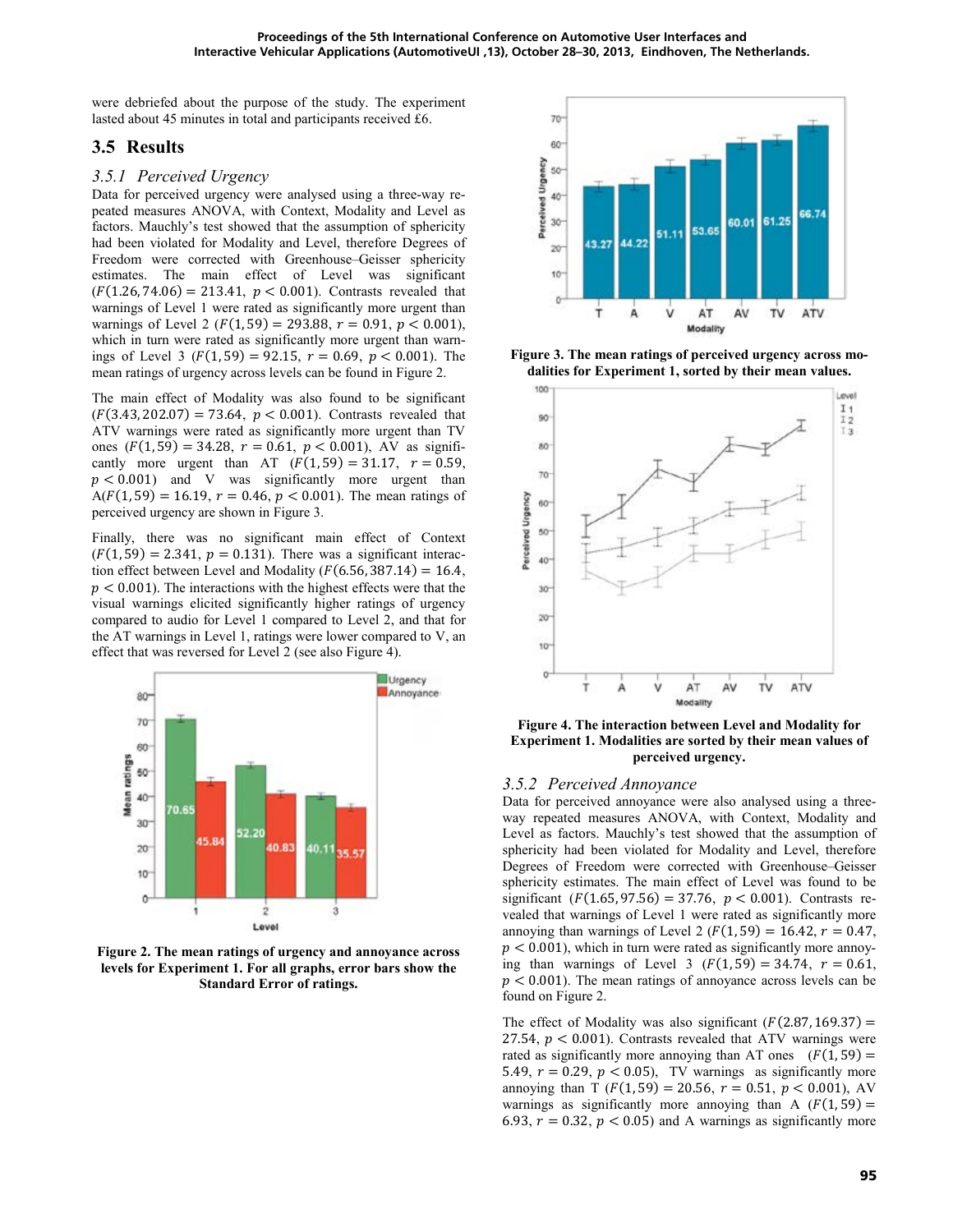annoying than V  $(F(1, 59) = 8.81, r = 0.36, p < 0.05)$ . The mean ratings of annoyance can be found on Figure 5. Finally, there was no significant main effect of Context  $(F(1, 59) =$ 0.842,  $p = 0.362$ ). There was a significant interaction effect between Level and Modality  $(F(8.11, 478.29) = 3.742, p <$ 0.001). Contrasts revealed that the T warnings elicited significantly lower ratings of annoyance compared to the AV ones for Level 1, an effect that was reversed for Level 2 (see also Figure 6).

As evident from Experiment 1, the perceived urgency of the warnings matched their designed urgency, since there was a clear difference of participants' ratings along the three urgency levels. This means that the urgency of the cues we designed was clearly identified, even without any training, suggesting that our design was effective. Although perceived annoyance did increase when warnings became more urgent, this effect was not as strong as urgency. In terms of modalities, the urgency ratings increased as more modalities were used, and the ratings of annoyance were higher for signals using the tactile modality.



**Figure 5. The mean ratings of annoyance across modalities for Experiment 1, sorted by their mean values.** 



**Figure 6. The interaction between Level and Modality for Experiment 1. Modalities are sorted by their mean values of perceived annoyance.** 

### **4. EXPERIMENT 2**

For the second experiment, the same warnings as the first were evaluated in terms of recognition time and accuracy. In line with [4, 5], it was hypothesized that the designed urgency and modality of warnings would influence their recognition time. As in Experiment 1, all responses were acquired both in the presence and in the absence of a driving simulator. The expectation was that if participants were engaged in a primary driving task, this would influence their responses.

#### **4.1 Design**

A 7×3×2 within subjects design was followed for this experiment, with Modality, Designed Urgency and Context as the independent variables and Recognition Time and Recognition Accuracy as the dependent variables. All participants from Experiment 1, except one, participated to Experiment 2 over the period of a week. This resulted in nineteen participants (6 female) aged between 19 and 32 years ( $M = 22.52$ ,  $SD = 4.38$ ). The only difference in equipment between the experiments was that instead of a mouse, participants used a Logitech G27 gaming steering wheel<sup>4</sup> to control the simulator and to provide their responses. The simulator logged participants' inputs at a frequency of 50 *Hz*. Figure 1.b depicts the setup of the experiment and 1.d the steering wheel.

#### **4.2 Procedure**

j

Participants were welcomed and provided an introduction to the experiment. As in Experiment 1, car sound was heard through the headphones throughout the experiment to cover any sound from the Tactor. Before beginning the task, a training session was performed, where all 21 signals were played once to the participants. A label with the text "Level 1: Signals of HIGH urgency e.g. Impending Collision" was presented and then all signals of Level 1,  $(A \rightarrow V \rightarrow T \rightarrow AV \rightarrow AT \rightarrow TV \rightarrow ATV)$ . This was followed by a label with the text "Level 2: Signals of MEDIUM urgency e.g. Low Fuel" and the signals of Level 2 in the same order. Finally, a label with the text "Level 3: Signals of LOW urgency e.g. Incoming Message" was shown, followed by the signals of Level 3. The whole training lasted about 80 *sec* in total. Any adjustments to sound or vibration were also performed at this part to ensure participants were comfortable.

For the main experiment, the warning signals were played to the participants in a random order and with a random interval of any integral value between (and including) 8 – 20 *sec*, as in Experiment 1. Each stimulus was played 3 times. This resulted in a total of 63 stimuli. Participants were asked to identify the level of urgency of each stimulus by pressing one of three buttons on the steering wheel as quickly as possible. Buttons were labelled with numbers (1, 2 or 3) according to the urgency levels – topmost for Level 1, middle for Level 2, bottom for Level 3 (see Figure 1.d).

The above procedure was repeated in two Contexts, balanced across participants. In the first, participants responded to the stimuli in front of a blank screen and in the second they were steering a car in the simulator, which was accelerating and then maintaining a speed of about 60 *mph*. Participants were instructed to maintain a central position in the lane. The accelerator and brake pedals were not used. Similar to [3], noise was added to the vehicle dynamics so that steering was required to keep the vehicle in the centre of the road and create a realistic driving task. The experiment lasted about 45 minutes and participants received £6.

 $4\pi\mu$  http://gaming.logitech.com/en-gb/product/g27-racing-wheeler-wheeler-wheeler-wheeler-wheeler-wheeler-wheeler-wheeler-wheeler-wheeler-wheeler-wheeler-wheeler-wheeler-wheeler-wheeler-wheeler-wheeler-wheeler-wheeler-w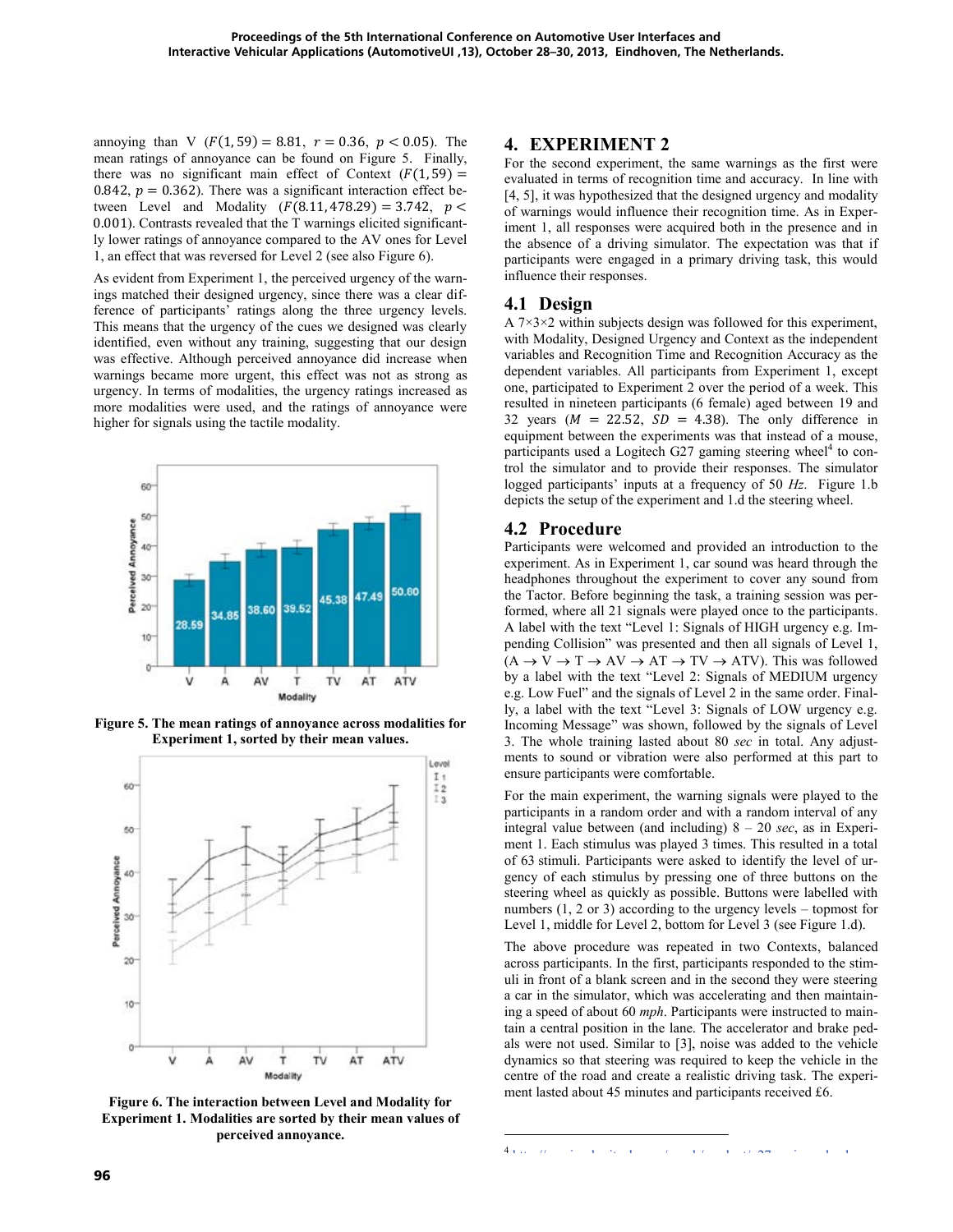

**Figure 7. The mean recognition times across modalities for Experiment 2, sorted by their mean values.** 

### **4.3 Results**

#### *4.3.1 Recognition Time*

All data for recognition time were analysed using a three-way repeated measures ANOVA, with Context, Modality and Level as factors. Mauchly's test showed that the assumption of sphericity had been violated for Modality, therefore Degrees of freedom were corrected with Greenhouse–Geisser sphericity estimates. There was a significant main effect of Level  $(F(1.87, 89.65) =$ 147.65,  $p < 0.001$ ). Contrasts revealed that warnings at Level 1 elicited significantly quicker responses than warnings at Level 2  $(F(1, 48) = 284.63, r = 0.93, p < 0.001)$  and at Level 3  $(F(1, 48) = 210.23, r = 0.90, p < 0.001)$ . There was no significant difference in recognition times between Levels 2 and 3  $(F(1, 48) = 0.554, p = 0.46).$ 

There was a significant main effect of Modality  $(F(3.56, 170.77) = 71.00, p < 0.001)$ . Contrasts revealed that T warnings elicited significantly slower responses compared to AT warnings  $(F(1, 48) = 52.60, r = 0.72, p < 0.001)$  and responses to A warnings were significantly slower compared to V warnings  $(F(1, 48) = 18.71, r = 0.53, p < 0.001)$  The mean response time across modalities can be found in Figure 7. There was no significant main effect of Context  $(F(1, 48) = 0.241, p = 0.63)$ . There was a significant interaction between Level and Modality  $(F(7.81, 374.94) = 3.09, p < 0.001)$ , indicating that the V modality elicited significantly quicker responses compared to T for Level 2 than it did for Level 1. Moreover, while responses for AT warnings were quicker compared to A for Level 1, this effect was reversed for Level 2. Finally, responses were quicker for V compared to A for Level 3 and this effect was enhanced for Level 2.

### *4.3.2 Recognition Accuracy*

In all, there were 2390 participant responses and only 4 cases where the participants failed to respond. Nine responses were excluded from the analysis, since the tactor was audible by the participant. This was due to a misplacement of the tactor and was reported by the participant during the trial, both when it started and when it stopped being audible. For the rest of the responses, 2255 were valid (94.7%) and 126 incorrect (5.3%). Data for recognition accuracy were treated as dichotomous (with values "correct" or "incorrect") and analysed with Cochran's Q tests. These revealed that participants made significantly more mistakes when the simulator was present  $(Q(1) = 23.02, p < 0.001)$ . Moreover, significantly more misrecognitions were made for Level 2 compared to Level 1 ( $Q(1) = 16.07$ ,  $p < 0.001$ ) and signif-

icantly more misrecognitions were made for Level 3 compared to Level 2 ( $Q(1) = 11.78$ ,  $p < 0.001$ ). Finally, it was found that participants made significantly more mistakes in the T modality compared to A ( $Q(1) = 17.04$ ,  $p < 0.001$ ), AT ( $Q(1) = 12.76$ ,  $p < 0.001$ ) and AV  $(Q(1) = 12.00, p < 0.001)$ .

The results of Experiment 2 suggest that there was a clear advantage for warnings of Level 1 in terms of recognition time and accuracy, whereas there was no strong difference when comparing Levels 2 and 3. AV and ATV warnings were the quickest to be recognised, and tactile warnings were the slowest and the least accurate in terms of recognition.

# **5. NUMBER OF MODALITES**

Some participants commented that their responses were influenced by how many modalities were present in the signals, namely one modality (A, T, V), two modalities (AT, AV, TV) or three modalities (ATV). To investigate this further, a separate analysis was performed on the number of modalities for both experiments.

Data for perceived urgency from Experiment 1 were analysed using a one-way repeated measures ANOVA, with Number of Modalities (NoM) as a factor. Mauchly's test showed that the assumption of sphericity had been violated for NoM, therefore Degrees of freedom were corrected with Greenhouse–Geisser sphericity estimates. The main effect of NoM was found to be significant  $(F(1.84, 660.33) = 203.46, p < 0.001)$ . Contrasts revealed that warnings with three modalities elicited significantly higher ratings of urgency compared to warnings with two modalities  $(F(1, 359) = 86.21, r = 0.44, p < 0.001)$ , which in turn were rated as significantly more urgent than warnings with one modality  $(F(1, 359) = 144.80, r = 0.54, p < 0.001)$ . Figure 8 shows the ratings of urgency and annoyance in Experiment 1, for different NoM.

Data for perceived annoyance from Experiment 1 were analysed using a one-way repeated measures ANOVA, with NoM as a factor. Mauchly's test showed that the assumption of sphericity had been violated for NoM, therefore Degrees of freedom were corrected with Greenhouse–Geisser sphericity estimates. The main effect of NoM was found to be significant  $(F(1.89, 676.84) = 83.82, p < 0.001)$ . Contrasts revealed that warnings with three modalities elicited significantly higher ratings of annoyance compared to warnings of two modalities  $(F(1, 359) = 50.69, r = 0.35, p < 0.001)$ , which in turn were rated as significantly more annoying than warnings of one modality  $(F(1, 359) = 40.69, r = 0.32, p < 0.001)$ .

Data for recognition time from Experiment 2 were analysed using a one-way repeated measures ANOVA, with NoM as a factor. The main effect of NoM was found to be significant  $(F(2,678) =$ 47.16,  $p < 0.001$ ). Contrasts revealed that warnings with three modalities elicited significantly quicker responses compared to warnings with two modalities  $(F(1,339) = 17.08, r = 0.22,$  $p < 0.001$ ), which in turn elicited significantly quicker responses than warnings with one modality  $(F(1, 339) = 30.16, r = 0.29,$  $p < 0.001$ ). Finally, there was no significant difference in terms of recognition accuracy between warnings with one, two or three modalities. Figure 9 shows the recognition times in Experiment 2, for different NoM.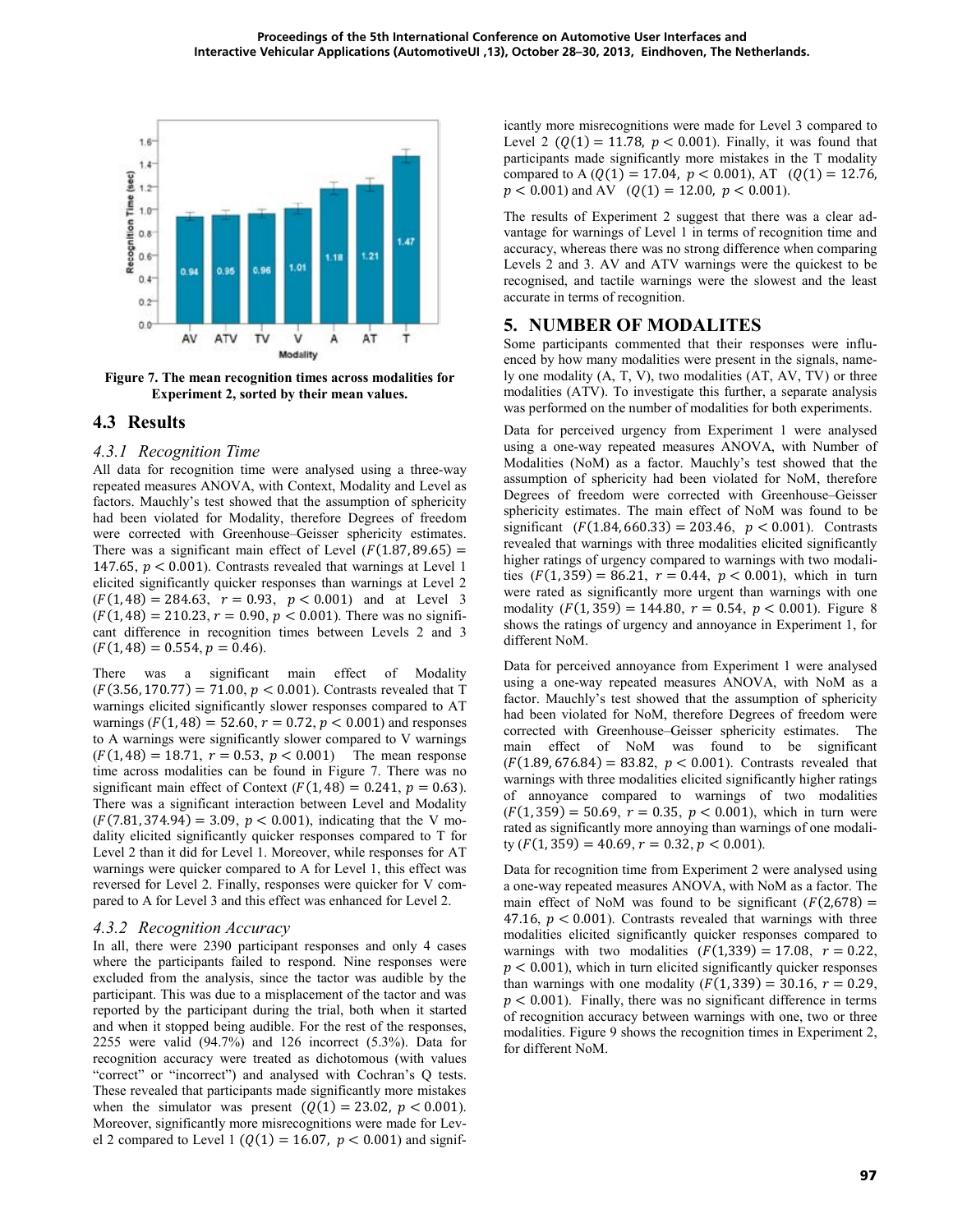

**Figure 8. The mean ratings of urgency and annoyance for different NoM in Experiment 1.** 



**Figure 9. The mean recognition times for different NoM in Experiment 2.** 

# **6. DISCUSSION**

As evident in both experiments, the warnings succeeded in clearly conveying three different urgency levels to participants. Ratings of perceived urgency were in accordance with the urgency designed in the warnings. This result extends existing work by testing perceived urgency in all combinations of the Audio, Tactile and Visual modalities. This was also done in the context of a driving simulator. As a guideline, car warning designers can utilise interpulse interval to vary urgency across any of the above modalities or their combinations. Frequency for audio and colour for visual signals can also be used as a means to manipulate urgency of warnings. Although warnings were rated as more annoying as their designed urgency increased, the values and effect sizes of observed differences in perceived annoyance across levels were lower compared to their perceived urgency. This result is in line with [7, 17, 21] and indicates that urgency was a more decisive factor than annoyance in the ratings. This is important, since warnings that annoy the driver can be less effective or may even be disabled (see also [18]). As long as warning designers are cautious not to overload the drivers with alarms of low importance, annoyance can be kept at manageable levels as urgency increases.

In terms of recognition times, warnings of high urgency were recognised both more quickly and more accurately compared to warnings of medium and low urgency. This result extends existing work like [4, 5] by testing in the context of a driving simulator and using all combinations of Audio, Visual and Tactile modalities. More urgent warnings created more quick and more accurate responses in this study. These results suggest that high urgency warnings were effectively associated with a high urgency situation (impending collision) and performed better compared to warnings associated with medium or low urgency situations (low fuel, incoming message). This indicates the robustness of the warnings and their appropriateness for use in a critical driving task.

The modalities used affected the results in two main ways. Firstly, warnings involving visual cues were perceived as more urgent in all signals with equal numbers of modalities. Namely, ATV warnings were rated as the most urgent, TV and AV as more urgent than AT, and V as more urgent than A and T. These results were all statistically significant. This shows the strength of the visual modality as a means to design urgent messages. However, in the experiments presented here there was not much visual attention required for the driving task. A further study will investigate the performance of all of these cues in a more complex simulator driving situation to see if the benefits of the visual cues still hold. Secondly, warnings using the tactile modality ware rated as more annoying. This was verified by participants' comments, mentioning that Tactile was often not liked.

In terms of recognition times, again signals using the Visual modality lead to quicker responses, while signals involving Tactile lead to slower responses and more mistakes, a result that was in line with [4]. Taken together, these results highlight that Visual, used in isolation or combined with Audio or Tactile is a promising modality for conveying urgency both quickly and accurately. Tactile on the other hand should be used with caution, as it may create higher annoyance and slower and less accurate responses. Further studies will investigate if the problems with tactile are fundamental, or just with the design used in these experiments. We will investigate different body locations for tactile feedback (for example seat or shoulder) and use other features like roughness (see also [12]) to see if the limitations can be ameliorated.

An interesting effect observed was the influence of NoM in ratings as well as recognition times. Warnings with three modalities were rated more urgent than warnings with two modalities and the latter more urgent than warnings with one modality. The effect of annoyance was also present as more modalities were used, but not as strong. Finally, warnings with three modalities created quicker responses compared to warnings with two modalities, which in turn were quicker compared to warnings with one modality. Interestingly, there was no difference in terms of recognition accuracy as more modalities were used. In studies like [9, 15, 25], modality combinations presented better results than the modalities in isolation, but no study to our knowledge has found as clear results in terms of how the number of modalities used affects responses for driver displays. A clear guideline for warning design is that NoM can be used to convey urgency without sacrificing recognition accuracy. They can also create responses that vary according to the NoM used. Future studies will investigate whether this effect can be replicated when using richer cues in the driving context, for example speech, text or tactile roughness.

Additionally, there was little effect of whether the simulator was present or absent in this study. The strongest effect found was that participants made significantly more mistakes in recognizing modalities when the simulator was present, which could be justified by the higher cognitive load required with the driving task. Although the driving task used was relatively simple, this result illustrates the robustness of the cues across contexts. Finally, it is noted that the results of this study were acquired using a simulated driving task, thus the degree to which they can be generalized to a real driving situation should be investigated.